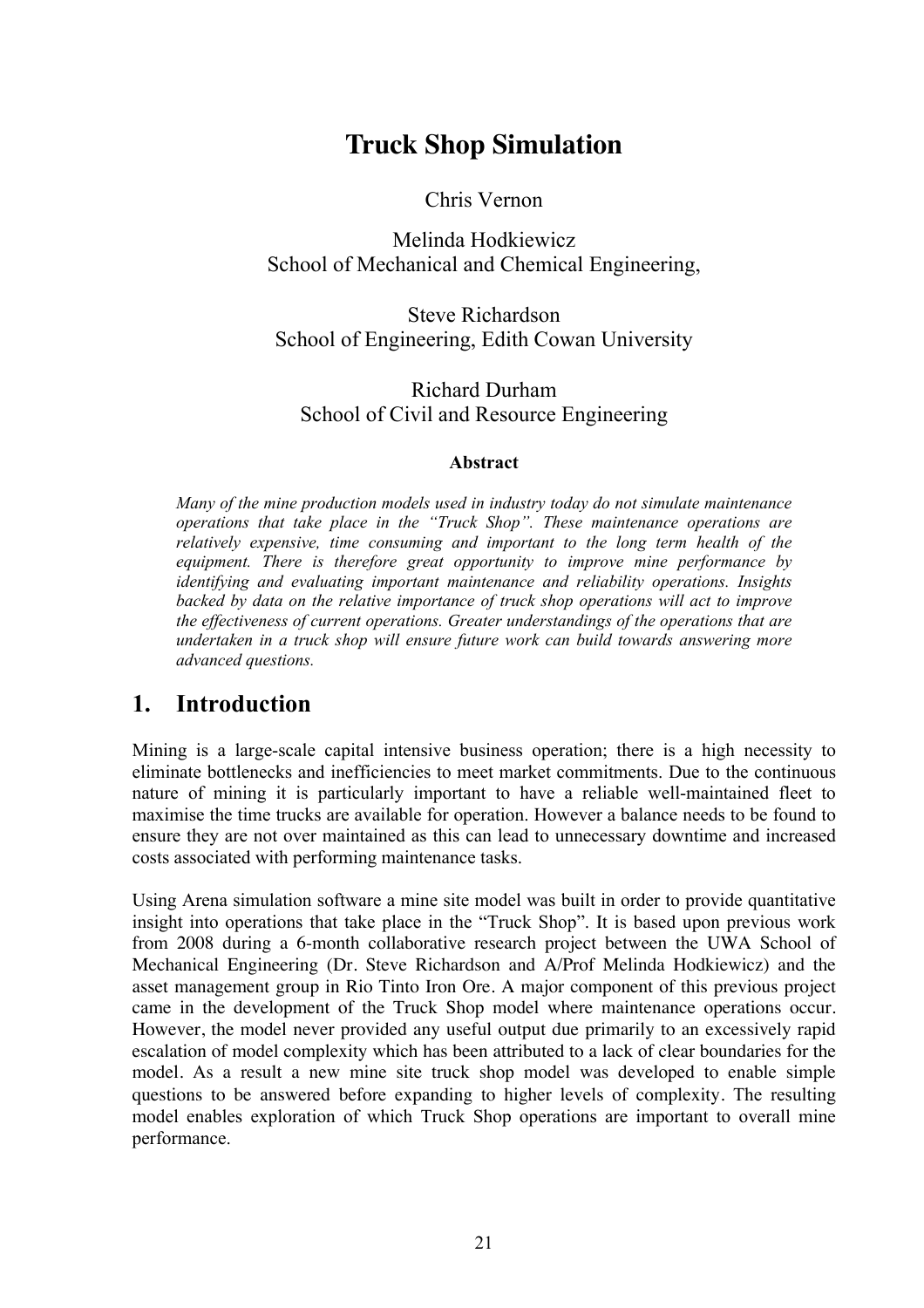## **1.1 Mine Site Operation**

Haul trucks travel between shovel locations and crusher locations to collect and dump ore. The Truck Shop is the place where heavy mobile equipment e.g. haul trucks and shovels, go for maintenance and repair operations. These operations are categorized as either preventative maintenance (planned) or corrective maintenance (unplanned failures). The Truck Shop as a limited number of resources to be allocated to these operations, which when fully utilised will result in equipment queues. As described in Figure 2on the following page, Truck Shop resources, queue priority and scheduling are variables in the Arena model enabling evaluation of their relative importance to overall mine performance. The reliability strategy employed in a Truck Shop can affect performance of the mine directly through availability of equipment and indirectly through costs of maintenance.

## **1.2 Project Objectives**

The key objectives of this project are:

- Build a working model of a Truck Shop
- Ensure that the Truck Shop model design allows it to be combined with a more advanced mine model currently being developed by another student.
- Evaluate Truck Shop resource allocation effects on overall mine performance.
- Evaluate the effect of varying Truck Shop queue priorities on overall mine performance (e.g. shovel requiring repair should jump the queue).
- Provide a greater understanding of Truck Shop mechanisms so that future work can build towards answering more advanced questions.

# **2. Process**

Figure 1 below shows Banks' (2005) 'steps in simulation study' process. These steps are explained below in detail in the context of this project.

## **2.1 Model Conceptualisation**

Figure 2 below conceptualises the model. Truck Shop operations to be assessed are individually varied as inputs to the Arena model. Resources are represented by bays in the truck shop, Queue Priority is varied between 'shovel first' and 'first in first out' (FIFO) and Scheduling varies the frequency of planned maintenance intervals. Further clarification of these tested inputs can be found in Section 3. The outputs from the simulation enable the effects on performance to be measured based on production, truck availability and shovel availability.

Rockwell's Arena is a discrete event simulation software package which enables the user to build an experimental model by defining modules that represent processes or logic. These modules direct the flow of entities travelling around the model. The software is non trivial as its functionality needs to be sufficient for different users to build their models. Models of substantial complexity require an advanced understanding from the user. The model built in this project was designed and built from scratch.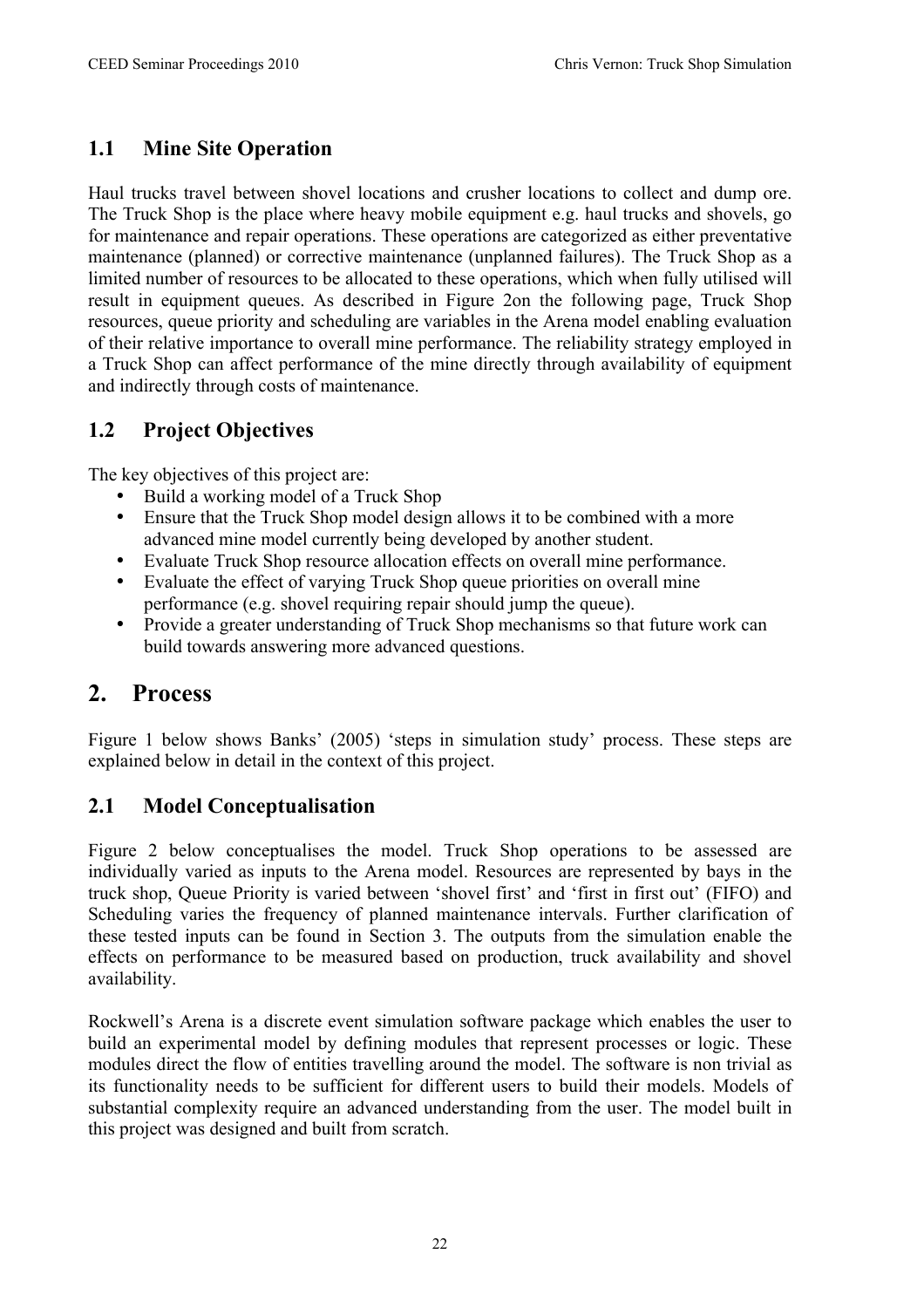

**Figure 1 Steps in simulation study (Banks et al, 2005)**



**Figure 2 Model Conceptualisation**

## **2.3 Model Translation**

Designing and building the model to sufficiently simulate the mine site operations (described in Section 1.1) was nontrivial and required a high level of Arena familiarity. A screenshot of the mine part of the model can be seen in Figure 3 below.

## **2.4 Experimental Design**

Trucks travel back and forth between the crusher and shovel locations transferring ore until maintenance operations require them to visit the Truck Shop. Shovels operate at fixed locations and load trucks from an unlimited pile of ore. Queuing is necessary since the shovel and crusher can only deal with one truck at a time. Aside from preventative and corrective maintenance operations it is assumed that trucks and shovels operate continuously, so shift changes and crib breaks are ignored.

Travel times between shovel, crusher and Truck Shop are treated as constant. Trucks proceed to the shortest queue when approaching the shovels. The loading times, dumping times, repair times and the time it takes to travel to the Truck Shop after failure are all modelled as log normal random variables. In the Truck Shop shovels have priority over trucks.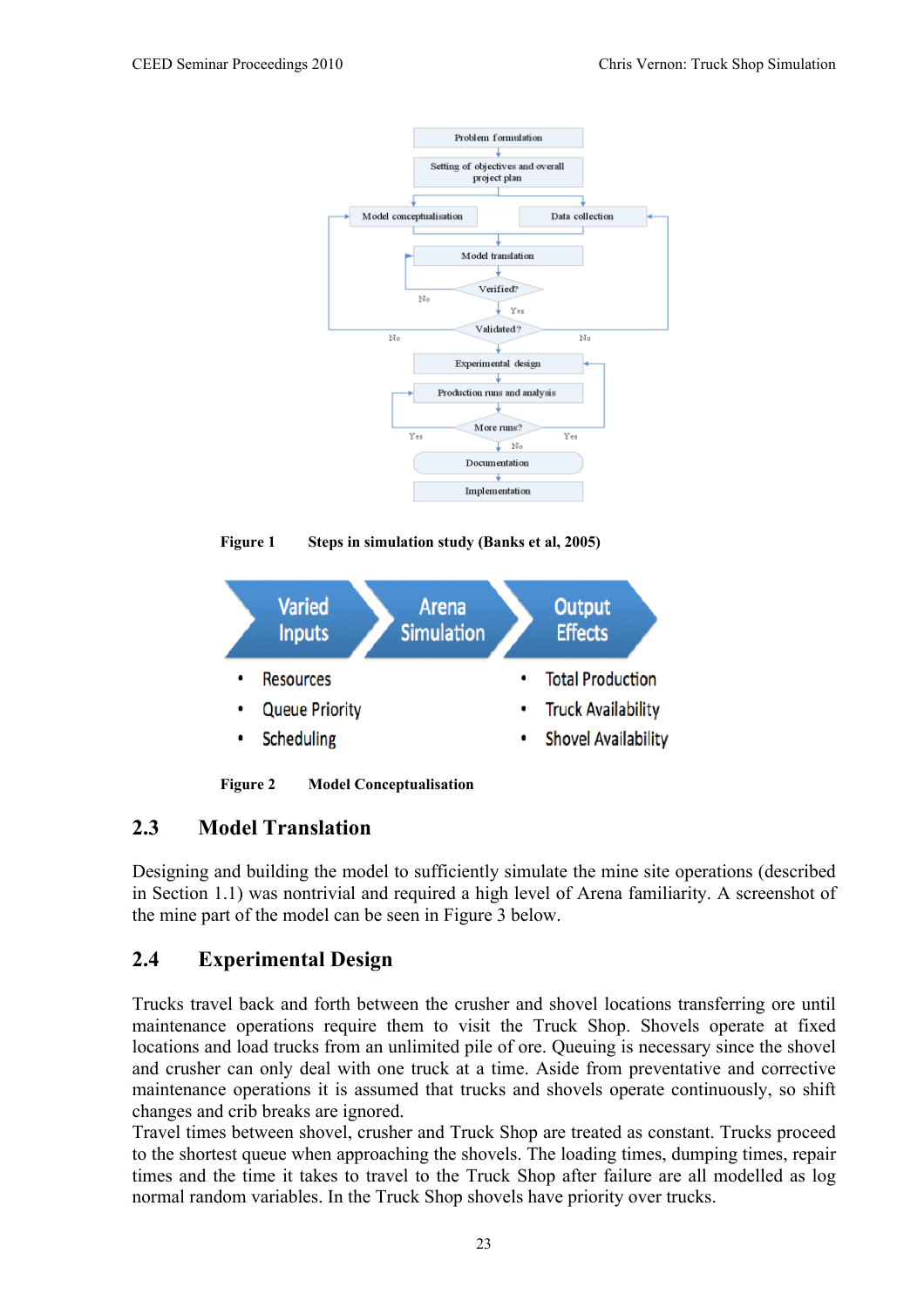

**Figure 3 Screen shot of arena simulation model**

Failure distributions to determine when trucks or shovels fail are modelled using Wiebull distributions with respect to operating hours, the parameters for which are taken from Louit and Knights (2001) and are of "wear out" type. That is, the longer they operate without maintenance the more likely they are to fail. It is assumed that repairs return the truck or shovel to "as good as new" condition. Preventative maintenance tasks are scheduled periodically and require the asset to complete its current task before presenting at the Truck Shop. Corrective maintenance operations experience longer travel times to the Truck Shop, longer repair times and immediate task interruption. The Truck Shop has finite resources (e.g. bays) to be seized during each maintenance operation.

## **3. Results and Discussion**

#### **3.1 Validation**

A 5 truck, 1 shovel, and 2 repair resource model was expanded by increasing the number of trucks in increments of 5 (3.1.1) followed by increasing the number of shovels (3.1.2). Each simulation runs 100 times for 100 days.



 **Figure 4 Validation exercise results**

**3.1.1 Increasing Trucks 3.1.2 Increasing Shovels**

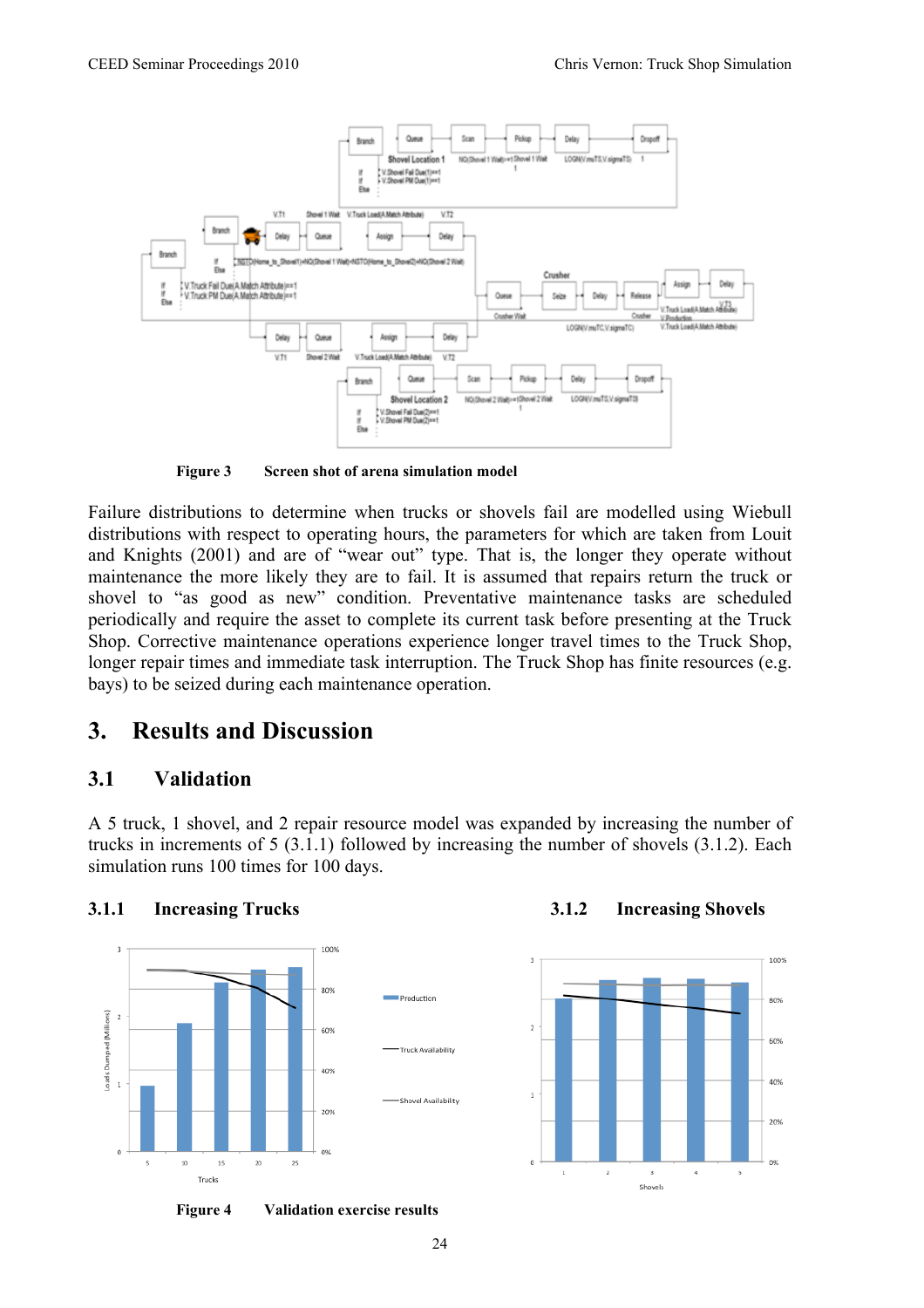As can be seen in Figure 4 an increase in truck entities leads to an increase in production and a decrease in availability. This makes sense as more trucks should be able to dump more loads, while their availability decreases as the Truck Shop begins to get congested and their downtime is lengthened as they wait in queues. At 20 trucks the level of production levels off and availability decreases, illustrating the reducing marginal utility from increased truck numbers. The number of trucks was fixed at 20 when increasing the number of shovels in the second graph. It can be seen that production returns to similar levels after a second shovel is introduced, suggesting that for 20 trucks 2 shovels makes a good combination. As described in Section 2.4 the shovels have favourable priority when queuing so it follows that for more shovels there is no change in shovel availability, while truck availability decreases slightly as the Truck Shop experiences an increased load. These results verify that the model is performing properly as they reflect what is logically expected.

## **3.2 Resources**

To test and observe how resource levels in the Truck Shop affect performance the number of bays in the Truck Shop was increased from 1 to 7. The number of trucks and shovels was fixed at 15 and 3 respectively. This combination was chosen to leave margin for expansion or contraction in either truck or shovel entity population without having to expand the model, i.e. half way between the minimum and maximum entity size used thus far.



#### **3.2.1 Increasing Bays**

**Figure 5 Resource level effects**

Figure 5 shows that increasing the number of bays acts to increase the availability of both trucks and shovels. Again this makes sense since more resources in the truck shop enables faster turn around and less queuing. For this combination of trucks and shovels an increase in Truck Shop resource levels beyond 3 makes little difference to the performance of the mine.

## **3.3 Priority**

Thus far queues in the truck shop have given priority to shovels above trucks. Figure 6 shows the difference in production and availability if the queue priority was FIFO. It can be seen that FIFO priority is inferior to shovel priority for low truck shop resource levels; the difference disappears when there are enough bays to services all of the equipment without queues.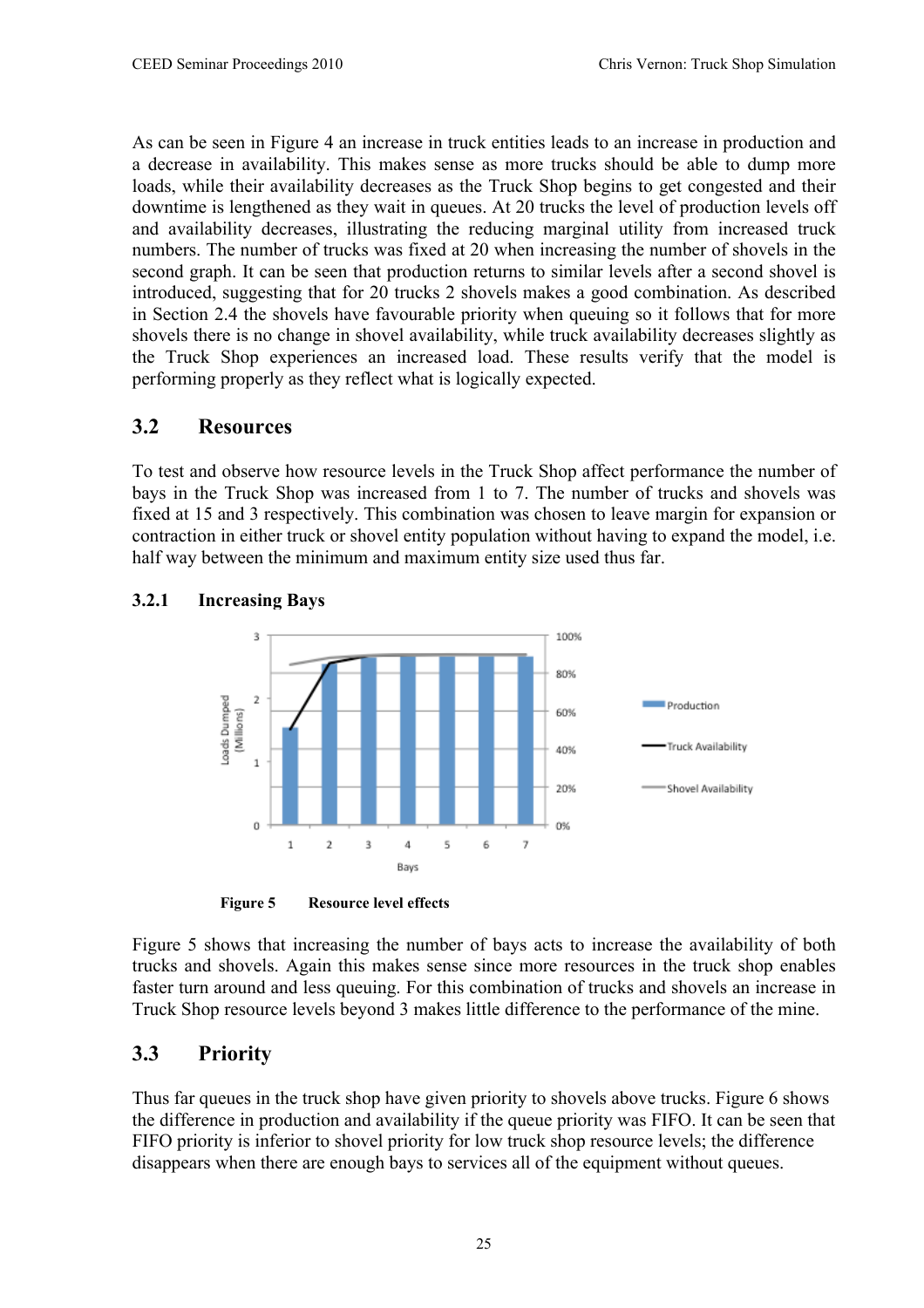

### **3.4 Scheduling**

To determine the importance of scheduling operations in the Truck Shop the time between planned maintenance events was varied between extremes from 50 to 1000 hours. Similar to Section 3.3, the number of trucks and shovels was fixed at 15 and 3 respectively.



#### **3.4.1 Planned Maintenance Service Frequency**

**Figure 7 Scheduling effects**

Figure 7 shows high levels of planned maintenance limits production and availability. This can be attributed to the interruption of mining operations for scheduled maintenance. If given the choice between similar levels of performance a planner would schedule as little maintenance work as possible to reduce total costs associated with maintenance. These results will become more meaningful when the model is developed to include the positive effect high levels of planned maintenance have on failure frequency in the long term.